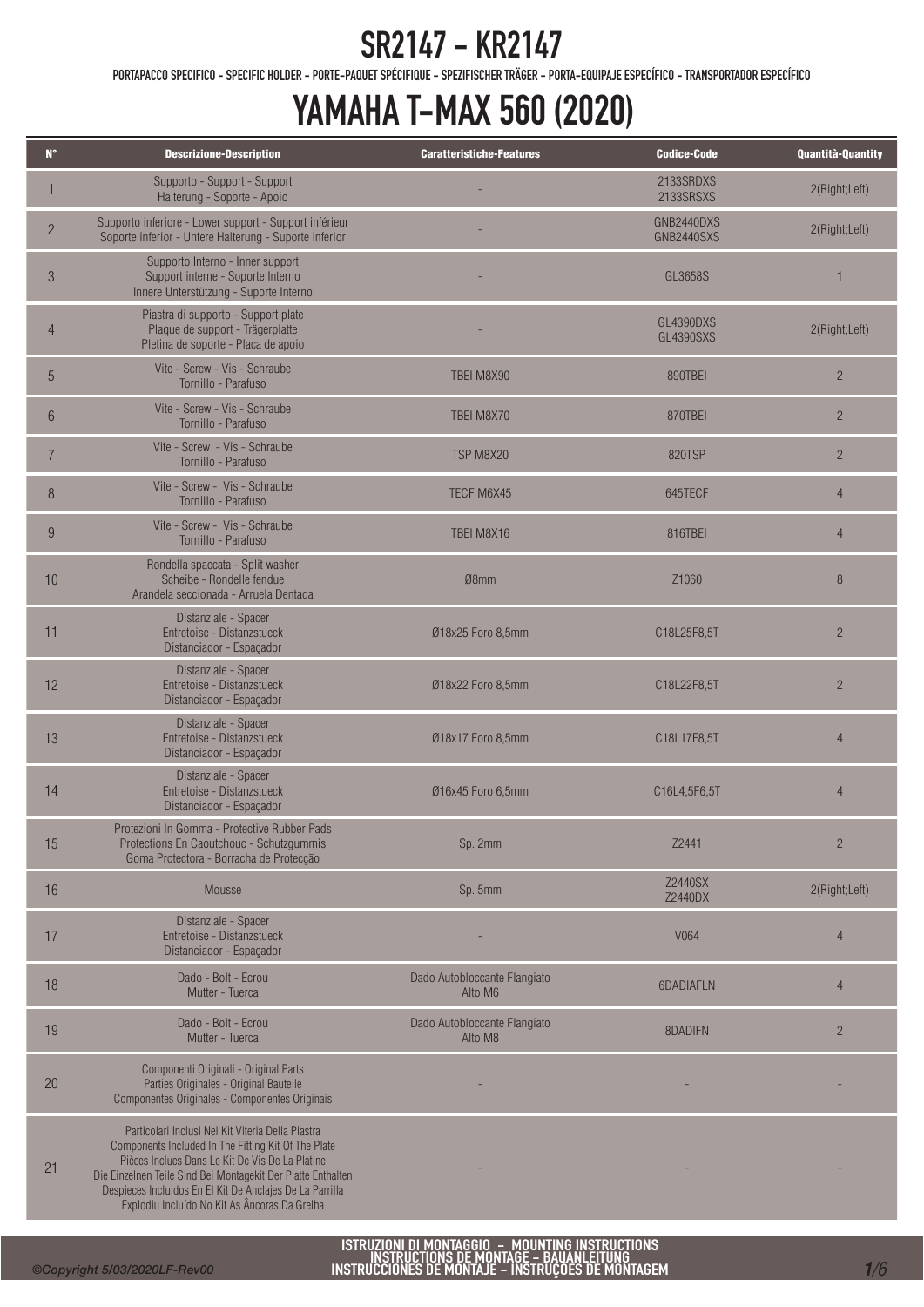PORTAPACCO SPECIFICO - SPECIFIC HOLDER - PORTE-PAQUET SPÉCIFIQUE - SPEZIFISCHER TRÄGER - PORTA-EQUIPAJE ESPECÍFICO - TRANSPORTADOR ESPECÍFICO





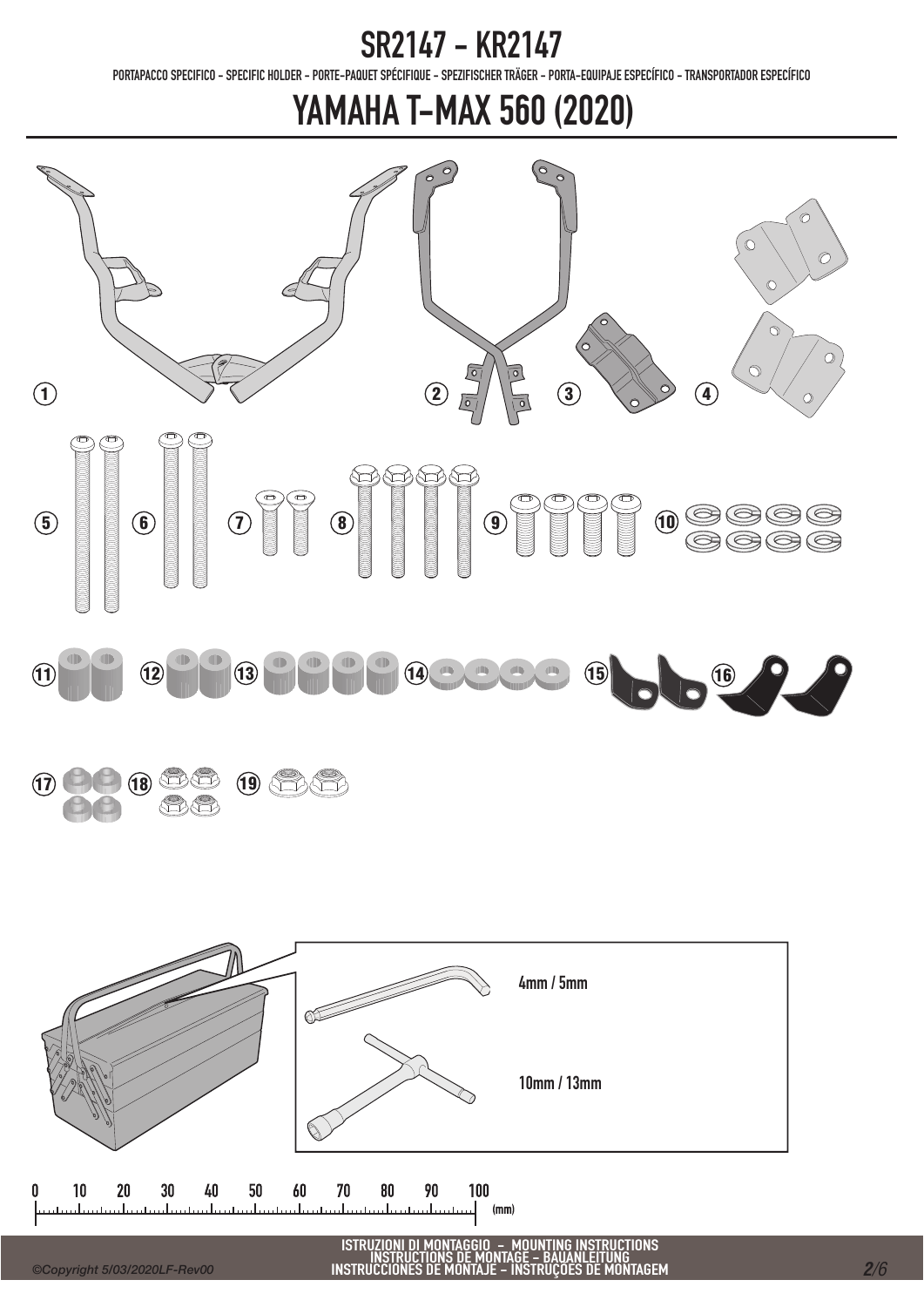PORTAPACCO SPECIFICO - SPECIFIC HOLDER - PORTE-PAQUET SPÉCIFIQUE - SPEZIFISCHER TRÄGER - PORTA-EQUIPAJE ESPECÍFICO - TRANSPORTADOR ESPECÍFICO





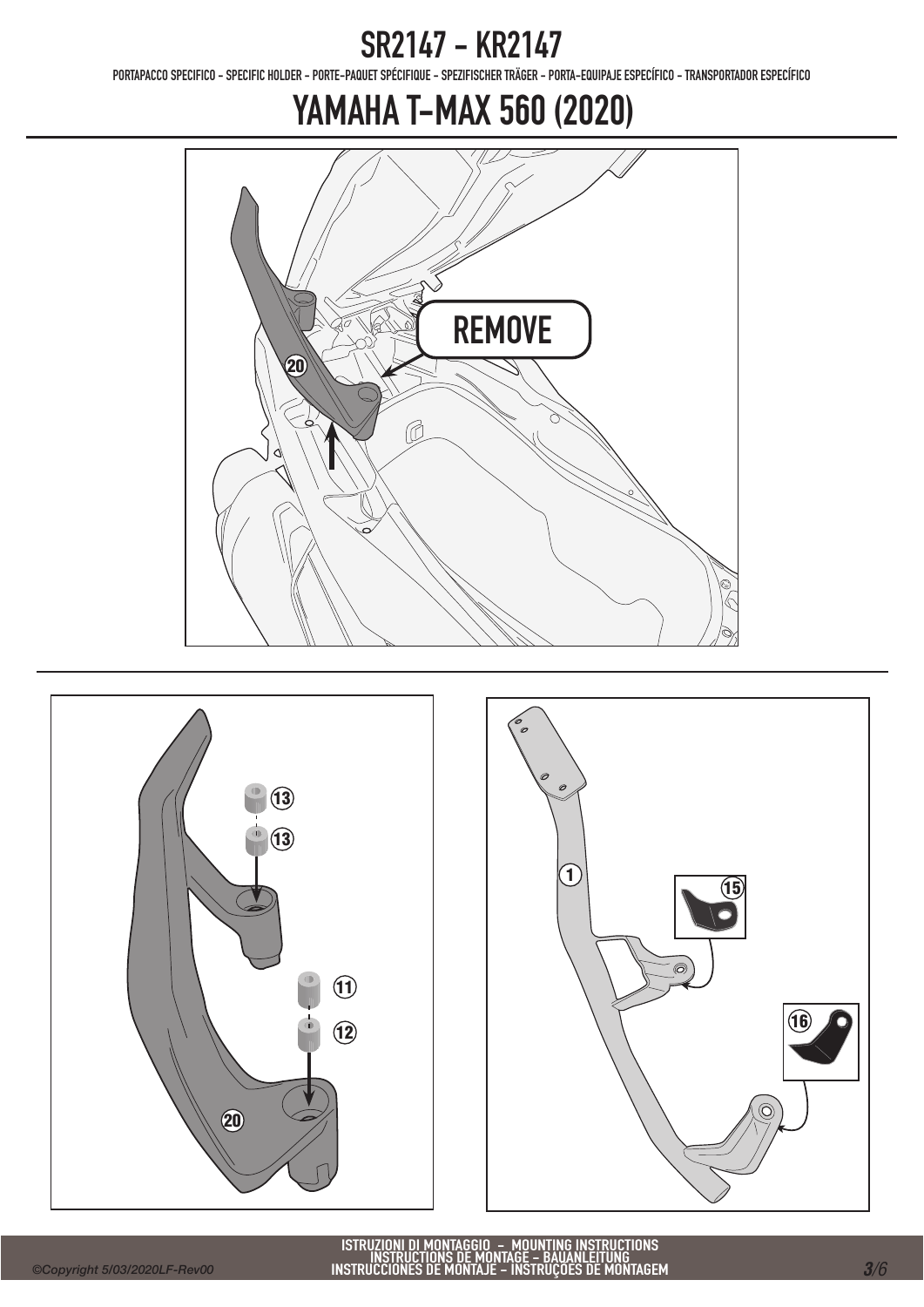PORTAPACCO SPECIFICO - SPECIFIC HOLDER - PORTE-PAQUET SPÉCIFIQUE - SPEZIFISCHER TRÄGER - PORTA-EQUIPAJE ESPECÍFICO - TRANSPORTADOR ESPECÍFICO

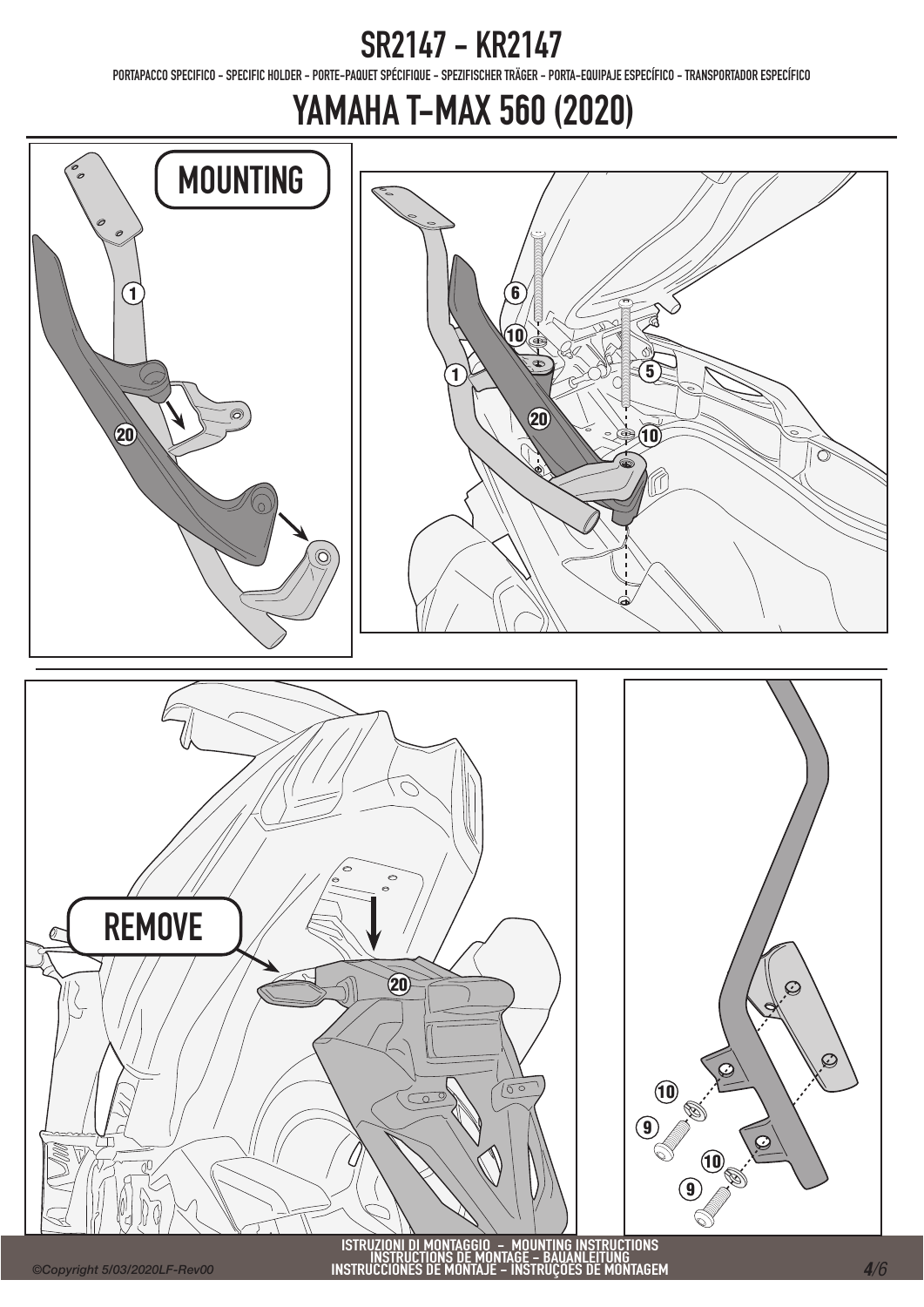PORTAPACCO SPECIFICO - SPECIFIC HOLDER - PORTE-PAQUET SPÉCIFIQUE - SPEZIFISCHER TRÄGER - PORTA-EQUIPAJE ESPECÍFICO - TRANSPORTADOR ESPECÍFICO